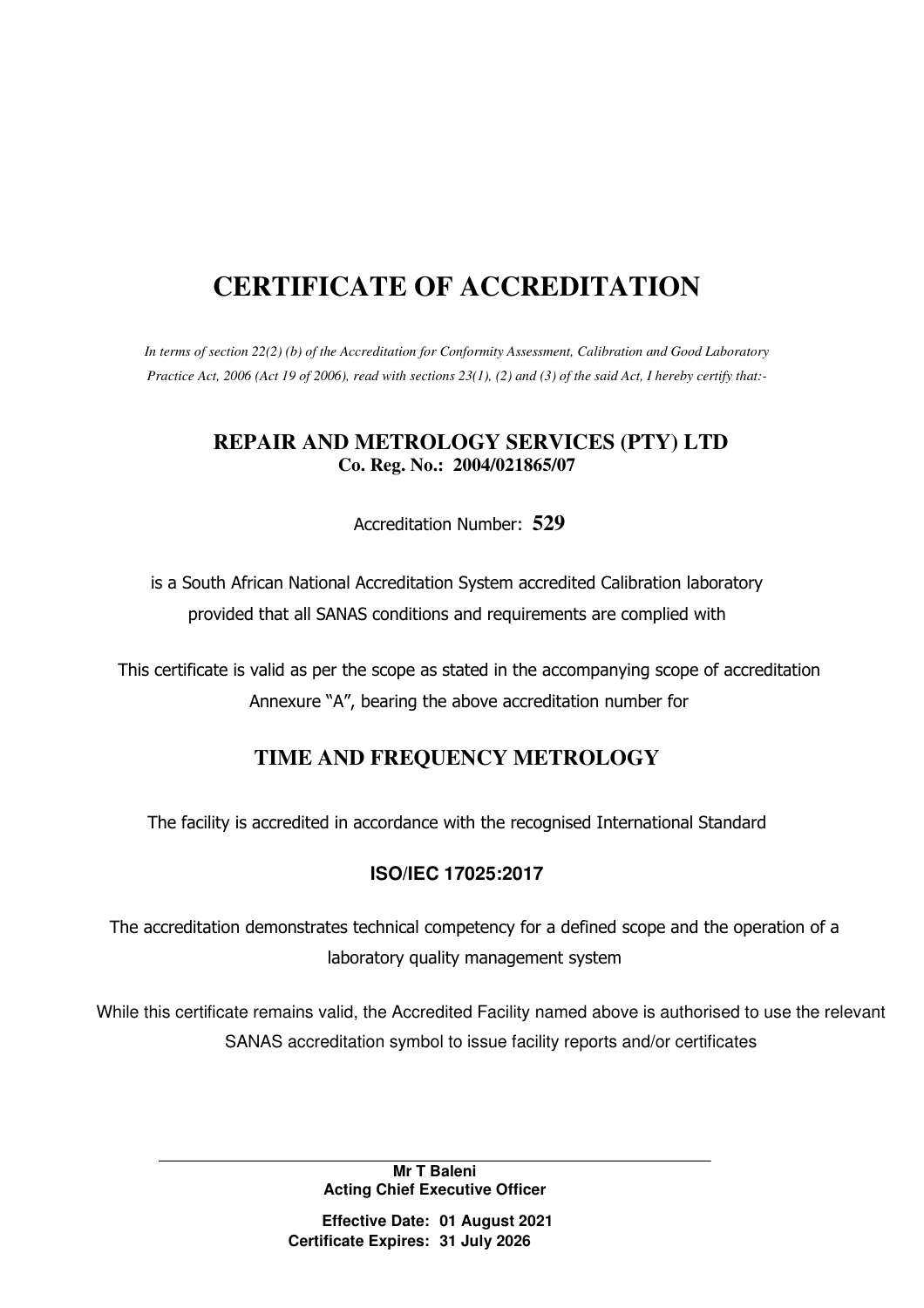#### ANNEXURE A

### **SCOPE OF ACCREDITATION**

#### TIME AND FREQUENCY METROLOGY

#### Accreditation Number: 529

| <b>Permanent Address of Laboratory:</b><br>Repair and Metrology Services (Pty) Ltd<br>No 10 Enterprise Close<br>Linbro Business Park<br>Sandton<br>2065 |                                                                                   |                                                             | <b>Technical Signatories:</b>                                                                                                                       |                                       | Mr LR Wesson<br>Mr RJ Van Pletzen    |                                                                                          |  |  |
|---------------------------------------------------------------------------------------------------------------------------------------------------------|-----------------------------------------------------------------------------------|-------------------------------------------------------------|-----------------------------------------------------------------------------------------------------------------------------------------------------|---------------------------------------|--------------------------------------|------------------------------------------------------------------------------------------|--|--|
| <b>Postal Address:</b><br>PO Box 10917<br>Vorna Valley<br>1686                                                                                          |                                                                                   |                                                             | <b>Nominated Representative:</b>                                                                                                                    |                                       | Mr LR Wesson                         |                                                                                          |  |  |
| Tel:<br>Fax:                                                                                                                                            | $(011) 608 - 8550$<br>$(011) 608 - 0406$<br>E-mail: lesw@repmet.co.za             |                                                             | Issue No.:<br>Date of Issue:<br>Expiry Date:                                                                                                        |                                       | 15<br>01 August 2021<br>31 July 2026 |                                                                                          |  |  |
| <b>ITEM</b>                                                                                                                                             | <b>MEASURED QUANTITY OR</b><br><b>TYPE OF GAUGE OR</b><br><b>INSTRUMENT</b>       |                                                             | <b>CALIBRATION AND</b><br><b>RANGE OF MEASURED</b><br><b>MEASUREMENT</b><br><b>CAPABILITY EXPRESSED</b><br><b>QUANTITY</b><br>AS AN UNCERTAINTY (±) |                                       |                                      | <b>METHOD /</b><br><b>PROCEDURE</b>                                                      |  |  |
| $\overline{2}$                                                                                                                                          | <b>Frequency</b>                                                                  |                                                             |                                                                                                                                                     |                                       |                                      |                                                                                          |  |  |
| 2.1                                                                                                                                                     | <b>Standard Frequency Source</b>                                                  |                                                             |                                                                                                                                                     |                                       |                                      |                                                                                          |  |  |
| 2.1.1                                                                                                                                                   | Local                                                                             | <b>Specific Values</b><br>1 MHz to 10 MHz<br>in 1 MHz steps |                                                                                                                                                     | $1 - 10^{-10}$                        |                                      | Calibration by phase<br>difference measurement<br>against a reference<br>standard or GPS |  |  |
|                                                                                                                                                         |                                                                                   | 100 kHz                                                     |                                                                                                                                                     | 1•10.9 of                             |                                      | Calibration by direct<br>measurement against a                                           |  |  |
| 2.2                                                                                                                                                     | General Frequency source                                                          | <b>Other Values</b><br>5 mHz to 2 GHz                       |                                                                                                                                                     | $1 \cdot 10^{-8} \cdot f + 50 \mu Hz$ |                                      | reference standard or GPS<br>disciplined oscillator                                      |  |  |
| 3                                                                                                                                                       | <b>Time Interval</b>                                                              |                                                             |                                                                                                                                                     |                                       |                                      |                                                                                          |  |  |
| 3.4                                                                                                                                                     | <b>Time Interval Meters</b>                                                       |                                                             |                                                                                                                                                     |                                       |                                      |                                                                                          |  |  |
| 3.4.1<br>3.4.2<br>3.4.3<br>3.4.4                                                                                                                        | Rise/Fall time meter<br>Pulse width meter<br>Time difference meter<br>Delay meter | 20 ns to 1 s<br>1 s to 86 400 s                             |                                                                                                                                                     | 1.10 $9$ ·t + 2 ns<br>30 ms           |                                      | Direct measurement of the<br>time interval using a<br>reference standard                 |  |  |

Original Date of Accreditation: 26 January 2009 **Page 1 of 2** Page 1 of 2

The CMC, expressed as an expanded uncertainty of measurement, is stated as the standard uncertainty of measurement multiplied by a coverage factor  $k = 2$ , corresponding to a confidence level of approximately  $95\%$ 

# **Executive Accreditation**